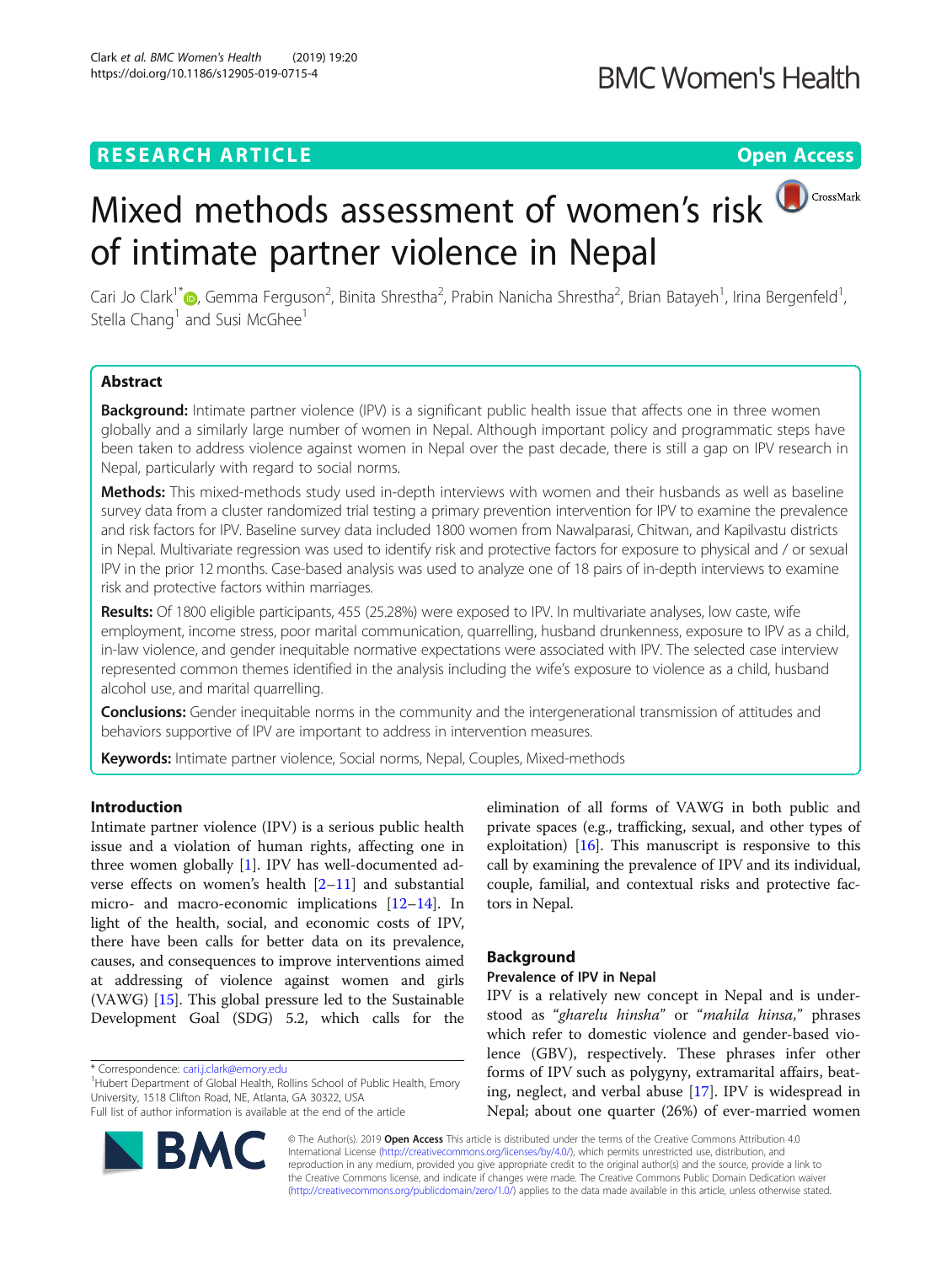have ever experienced physical, sexual, or emotional IPV, with the most common type being physical (23%) [\[18](#page-7-0)]. Fortunately, there has been a 6% decline of reported IPV in Nepal since 2011, due to declines in emotional and sexual violence [\[18](#page-7-0)].

## Framework of IPV in Nepal

The causes of IPV in Nepal are multifactorial [\[17,](#page-7-0) [19](#page-7-0), [20](#page-7-0)]. In Nepal and elsewhere, low education [[18](#page-7-0)], prior exposure to parental partner violence during childhood [[17](#page-7-0), [21](#page-7-0), [22](#page-7-0)] and husband's alcohol abuse [\[18](#page-7-0), [23](#page-7-0)–[26](#page-7-0)] have been shown to be associated with risk of IPV for women. Poor communication between spouses and frequent quarrelling are common correlates of IPV [\[27](#page-7-0), [28\]](#page-7-0). Within Nepal and elsewhere where in-laws wield power over couple interactions, IPV often co-occurs with direct violence perpetrated against the daughter-in-law or by instigation of violence through their sons [\[17,](#page-7-0) [29](#page-7-0)]. Financial stress is often associated with IPV. It is a cause of stress and quarrelling which could erupt in situational violence [\[23,](#page-7-0) [30\]](#page-7-0). It may be used to reassert men's authority in the household, which is undermined by joblessness and poverty [\[31](#page-7-0)], and lack of income may limit women's options for recourse in abusive relationships [\[17,](#page-7-0) [32](#page-7-0)]. At the societal level, gender norms shape how men and women should act in a relationship [[33](#page-7-0)]. In Nepal, as elsewhere, traditional gender norms reinforce aggression and dominance among men [\[34](#page-7-0)], increase acceptance of partner violence [[34](#page-7-0)], and act as barriers to education and employment for women, increasing women's risk of IPV [\[23](#page-7-0), [26](#page-7-0)].

There are still gaps to understanding the range of risk and protective factors, especially those that also include perceptions of gender norms, which have not been explored in Nepal alongside more traditionally examined demographic and behavioral factors such as education and alcohol use. Further, prior risk and protective factors research in Nepal was either exclusively quantitative or qualitative. In this study, we contextualize risk and protective factors identified in survey data through analysis of in-depth interviews with couples in Nepal.

## Methods

## **Overview**

This analysis relies on data from the *Change Starts at* Home trial, which had the overall goal of reducing the occurrence of intimate partner violence through a social behavior change communication (SBCC) intervention which includes radio programming, listening and discussion groups (LDGs), and community outreach on physical and / or sexual IPV (NCT02942433) in three districts in Nepal (Nawalparasi, Chitwan, and Kapilvastu). The trial utilized a concurrent mixed-methods design [[35](#page-7-0)] which has been described in detail elsewhere [\[35\]](#page-7-0). The present manuscript is a secondary data analysis of existing trial data. Relevant to this manuscript are data from a baseline survey of a community-based sample of reproductive age women and in-depth interviews with LDG participants which are described in detail below. The trial adheres to internationally recognized ethical standards for research on violence against women [\[36,](#page-7-0) [37\]](#page-7-0). All participants provided written informed consent.

## Sample

The Change Starts at Home project recruited 1800 married women in the Terai region of Nepal, selected for high IPV prevalence [\[18\]](#page-7-0) and the existing presence of our implementing partner, Vijaya Development Resource Center [\[35](#page-7-0)]. Twelve village development committees (VDCs) in each district were purposively selected for practical reasons related to program implementation, demographics, and geographical separation [\[35](#page-7-0)]. VDCs were then pair-matched by the implementing partner according to demographic characteristics within each district, and two wards within each VDC were selected using probability proportionate to size methodology [[35\]](#page-7-0). Simple random sampling was used to recruit 20 women per ward for a total community sample of 1440 women [\[35\]](#page-7-0). To be included in the sampling frame, participants had to be 18–49 years old, have a husband at least 18 years old with whom they resided for a majority of the year, and reside in the study area  $[35]$  $[35]$ . Ten couples from each intervention ward  $(N = 360)$  were purposively selected for the weekly LDG sessions with an emphasis on individuals who met the eligibility criteria, lived near the likely site of the LDG group, and were willing to commit to weekly participation for 9 months [[35\]](#page-7-0). Six couples per district were selected for in-depth interviews from among the 360 couples participating in LDGs [\[35](#page-7-0)], and one of these couples was highlighted in the case study for this analysis.

#### Measures

Surveys were developed in English from validated sources where available, translated into Nepali, and back-translated to ensure accuracy. Socio-demographic covariates assessed included district of residence, age at marriage in years (< 15, 15–17, 18–20, 21+), type of marriage (love marriage with and without parental blessing and arranged marriage with and without participant's blessing), all modeled as categorical variables. The participants' and their husbands' educational levels (none, primary, some secondary, and School Leaving Certificate) were modeled as continuous variables given prior research showing a graded relationship [[18\]](#page-7-0). Survey respondents were also asked if they had earned money for work or trade during the past 12 months and if so, if they made more, less, or the same amount as their husbands (modeled as a categorical variable,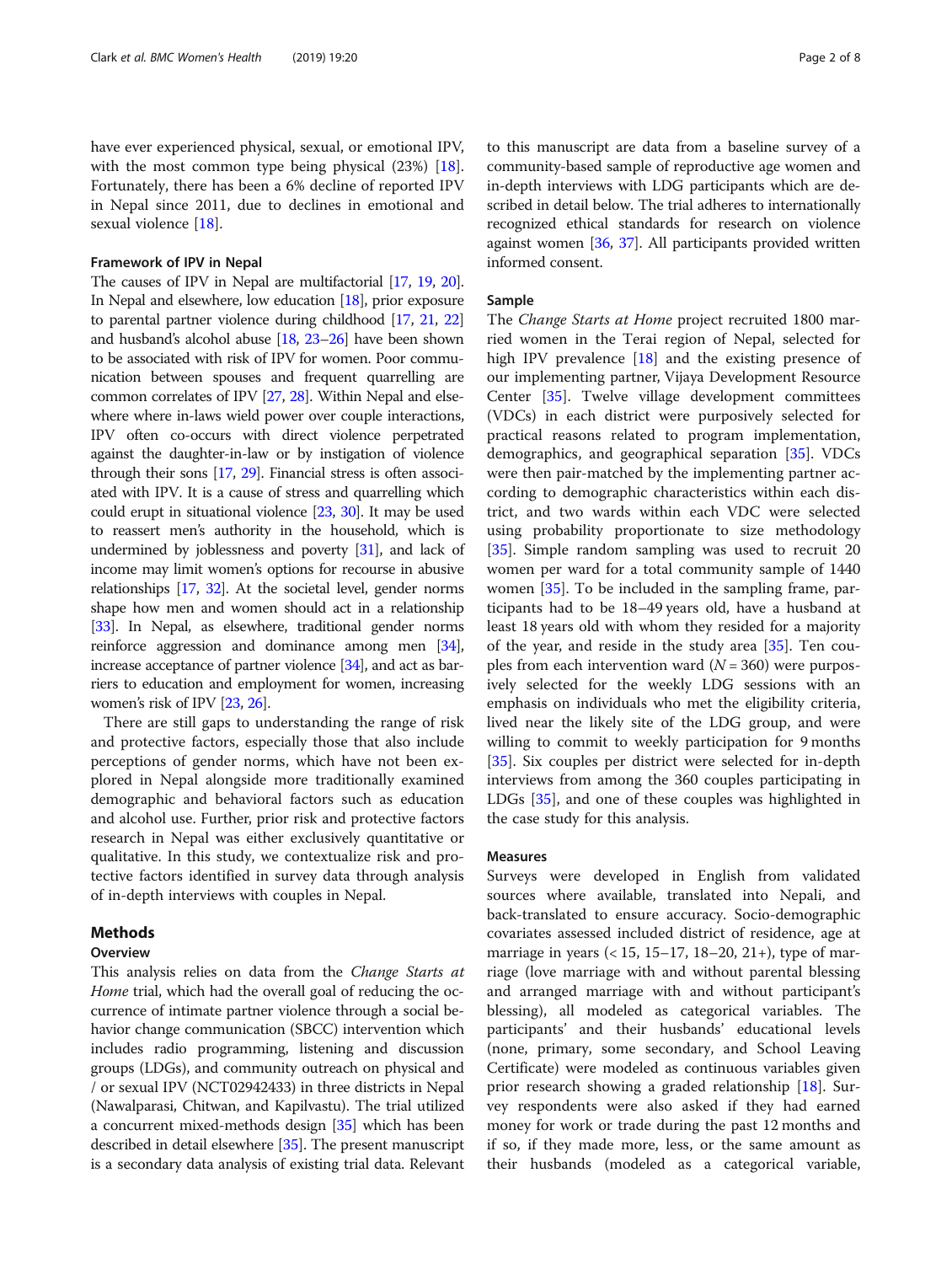reference "unemployed"). Respondents reported if they or their husband frequently felt stressed because of not having enough income. Caste/ethnicity was categorized into upper caste and relatively advantaged Janajatis, disadvantaged non-Dalit and Janajatis, and Dalit and religious minorities as previous research in Nepal has found lower caste and religious minority status to be associated with a higher risk of IPV [\[23](#page-7-0)].

The frequency of communication between the respondent and her husband in the prior week (never, once, few, many times) was assessed with items from the World Health Organization's Multi-Country Study on Health and Domestic Violence Against Women (WHO MCS) [\[32](#page-7-0)]. Topics assessed included "things that happened to him during the day", "things that happened to you during the day," "his worries or feelings," and "your worries or feelings." The score was calculated as a mean across the items. The frequency of quarrelling (never, sometimes, often) and husband's inebriation (never, once a month or less, at least weekly) were assessed with one item each from the WHO MCS [[32\]](#page-7-0). Both were modeled dichotomously denoting quarrelling at least sometimes (reference "never") and being drunk at least weekly (reference "once a month or less" or "never").

A measure of in-law violence was developed for this study based on research in South Asia, including Nepal, highlighting the role of in-laws in women's risk of IPV [[38](#page-7-0)] and prior research measuring in-law violence [[29](#page-7-0)]. The participant was considered to have experienced violence by an in-law if she responded affirmatively to items assessing emotional (called names, insulted, humiliated or prevented from leaving the home) or physical (hit, kicked, punched or otherwise physically hurt) abuse, or reported that her husband's family encouraged him to hit, kick, punch, or otherwise physically hurt her. Exposure to IPV as a child was assessed with a single item. Given the high percentage of "don't know" responses regarding husband's exposure, the husband's exposure to IPV as a child was categorized as no, yes, and don't know.

Gender equitable attitudes were measured with 10 items derived from the Gender-Equitable Men (GEM) scale, a 24-item scale with Cronbach's alpha 0.81 [[39](#page-7-0)]. A score was calculated as a sum across the items, with a higher score representing more gender equitable attitudes. The Partner Violence Norms Scale (PVNS) was developed for the study [[33](#page-7-0)] to measure normative expectations with items measuring traditional gender role expectations (2 items), intra-familial dynamics (1 item), acceptability of violence (1 item), silence and tolerating violence to preserve the family and family honor (2 items), non-interference in family affairs (1 item), and appropriate expressions of women's sexuality (1 item) [\[33\]](#page-7-0). The score was calculated as a sum across the eight items with higher scores representing more gender equitable norms in their community.

Physical and / or sexual IPV in prior 12 months was measured with the standard items employed through the What Works to Prevent Violence Global Program [\[35](#page-7-0)]. Items assessed the frequency of occurrence (never, once, few, many) of five items measuring physical IPV and three items measuring sexual IPV. Reported occurrence of any item in the prior 12 months constituted exposure to IPV. Cronbach's alpha for the scale was 0.90. The measure was modeled dichotomously as exposure to any of the physical or sexual IPV experiences in past 12 months compared to no experience in the prior 12 months.

## In-depth interviews

Individual in-depth interviews with participants ( $n = 18$ ) and their husbands  $(n = 18)$  within the LDG couple cohort were conducted by professionally trained facilitators at program launch. Separate interviews were conducted for husbands and wives. The semi-structured interviews consisted of 20 open-ended questions related to personal attitudes, beliefs and expectations as well as marital, familial and community dynamics. Examples of questions include, "As a wife, what do you expect from you husband?" "Do you share your opinion or inner feelings with your spouse? What do you share with him / her?" and "How do you and your spouse manage conflict?". Each interview lasted approximately 45–90 min. With consent of participants, the interviews were recorded and thereafter transcribed and translated directly from Nepali into English.

### Data analysis

All quantitative analyses were completed using SAS 9.4. Multivariate logistic regression was used to assess the relationship between IPV and the proposed covariates outlined above. Generalized estimating equations were used to account for cluster sampling. For the in-depth interviews, case- and code-based analysis were used to examine risk and protective factors within marriages. Employing the existing codebook for the parent study, team members in the United States and Nepal coded a subsample of transcripts. Emergent codes were discussed by team members and incorporated into the final codebook, which was applied by team members in both countries. Preliminary case summaries of each couple were compiled and displayed using matrices to determine overall and code-specific change, considering reports from either spouse. To clearly portray these risk factors in context, one couple was selected based on the clarity and range of risk factors present. While the couple does not represent the entire qualitative cohort, the risk factor relationships described represent robust themes present throughout the dataset.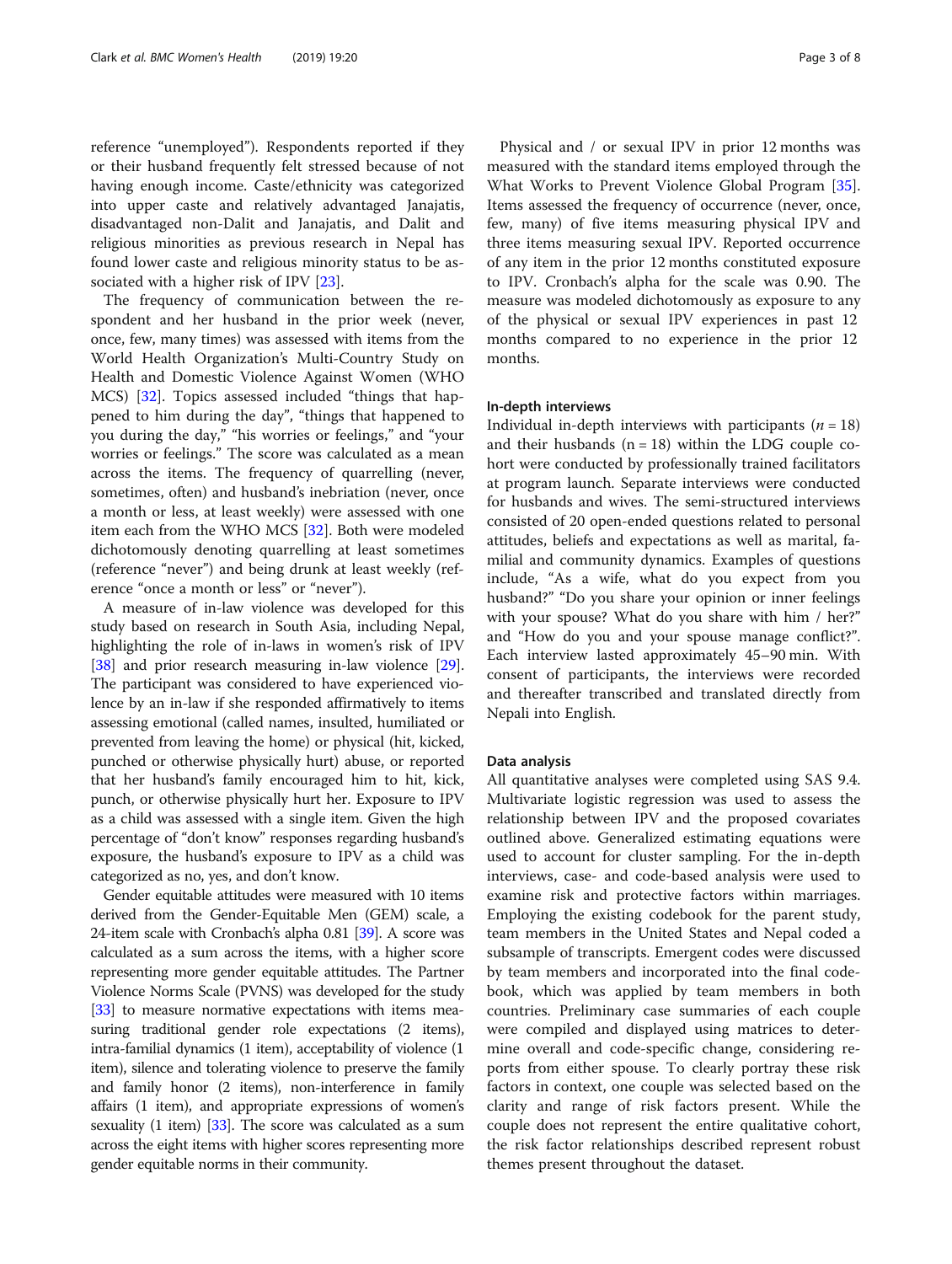## Results

## **Quantitative**

Overall, 15.67%  $(N = 282)$  of the respondents reported physical violence,  $18.07\%$   $(N = 325)$  reported sexual violence, and 25.28% ( $N = 455$ ) reported physical and/or sexual violence. Table [1](#page-4-0) shows distribution of covariates within the sample and their associations with physical and / or sexual IPV, using a fully adjusted model. When examined simultaneously in a multivariate logistic regression, caste (Disadvantaged non-Dalit and Janajatis, OR 1.71  $[95\%CI = 1.23, 2.38]$  was associated with increased odds of being exposed to IPV. With regard to financial factors, multivariate analyses indicated that participant employment (less earnings than husband, OR 1.49 [95%CI = 1.08, 2.04]; equivalent earnings to husband's earnings, OR 1.79  $[95\%CI = 1.28, 2.50]$ , and experiencing financial stress were associated with a higher likelihood of IPV exposure (OR 1.59, [95%CI = 1.22, 2.09]). Considering couple relations, we found that couples who quarreled were more likely to be exposed to IPV (OR  $4.55$ , [95%CI = 3.26, 6.35]), and that husbands who were drunk frequently were more likely to perpetrate IPV (OR 2.38,  $[95\%CI = 1.69]$ , 3.36]). Taking the larger family into context, findings indicated that exposure to IPV as a child, for both wife and husband, was associated with increased likelihood of IPV exposure for the wife (OR  $1.60$  [95%CI = 1.19, 2.14]; OR 1.64, [95%CI = 1.17, 2.30], respectively), and that participants who experienced violence from their in-laws in past 12 months were more likely to have been exposed to IPV from their husbands (OR 2.82, [95%CI = 2.01, 3.96]). Additionally, when the respondent answered that they did not know whether the husband had ever been exposed to IPV as a child, they more likely to have been exposed to IPV within the past 12 months (OR 1.43, [95%CI = 1.06, 1.94]).

Alternatively, we found that couples with good communication had a lower risk of IPV (OR 0.72,  $[95\%CI = 0.62, 0.83]$ . With regards to attitudes and norms, findings indicated that while gender equitable attitudes had no association with IPV exposure, participants who perceived their communities to be more gender equitable had a reduced likelihood of IPV exposure (OR 0.95, [95%CI = 0.92, 0.98]). Further, risk of IPV among women in Chitwan was lower than that of women in Nawalparasi in the fully adjusted model  $(OR$  0.66,  $[95\%CI = 0.48, 0.91]$ .

## Case study

Code and case-based analyses resulted in the development of case studies, which exemplify how risk and protective factors affect women's risk of IPV. This case presented in this manuscript was selected as it represents common themes identified in the analysis, including the wife's exposure to violence as a child, husband's alcohol use, and marital quarrelling. While not included in the survey, but established by previous research, husband's gender-equitable attitudes was also a common theme in the case study.

This particular couple had been married 7 years and shared two children. While it was unclear if the husband was exposed to abuse as a child, the wife explained, "When I was small my dad would raise hands at my mother, and even my brother hitting 1-2 slaps," which may have normalized ideas of violence in marriage and influenced her tolerance of violence within her own marriage. Despite this, the wife expressed disapproval of both sexual and physical violence.

The husband expressed fairly gender equitable views related to sexual violence, "Sexual relationship should be mutual. If both of us are not interested, then it shouldn't be forced as well… forcing it on her is violence", and gendered division of labor, "Others tell me that men don't wash clothes, clean dishes and that it's shameful washing or doing household chores. I don't feel the same. I tell them - what is the shame in cleaning your own dishes or clothes that you bought with your own money?." His attitudes toward acceptability of physical violence, however, were less equitable, and posited that women's reactions to violence against them were often dramatic, "I have seen wives who leave their husbands after getting one or two slaps. They exaggerate, I see them getting one or two slaps. But they go around talking like as if they have been beaten up severely."

The presence of physical violence within their own marriage was discussed by both spouses, wherein they each situated violent incidents within quarrels induced by husband drunkenness. When asked about any bad habits of her husband, the wife described only one, "No nothing at all. It's just that he hits me when he is drunk". She explained that her husband became violent when she confronted and scolded him for being drunk: "He gets angry, and I say you came home drinking, and he says don't talk to me when I am drunk…you get hit so don't speak a word, shut your mouth when am drunk". When asked the cause of the violence, the wife attributed it solely to her husband's drunkenness and insisted that everything else remained positive: "It's only because of alcohol. There are no other reasons. Where ever I want to go, he does not object on that. If I want to go to have fun he never object, I don't have money if you have you can go he says, or if you don't have you can manage and go I'll pay later".

Reflective of his attitudes about violence, the husband discussed incidents of physical violence lightheartedly, "In those times, one or two slaps are given. (laughs) I say 'How many times do I have to tell you not to talk to me when  $I$  am drunk". During some of these incidents, he explained that his wife hit him back. He recalled his wife saying, "If it's okay for you to give me a slap, then I will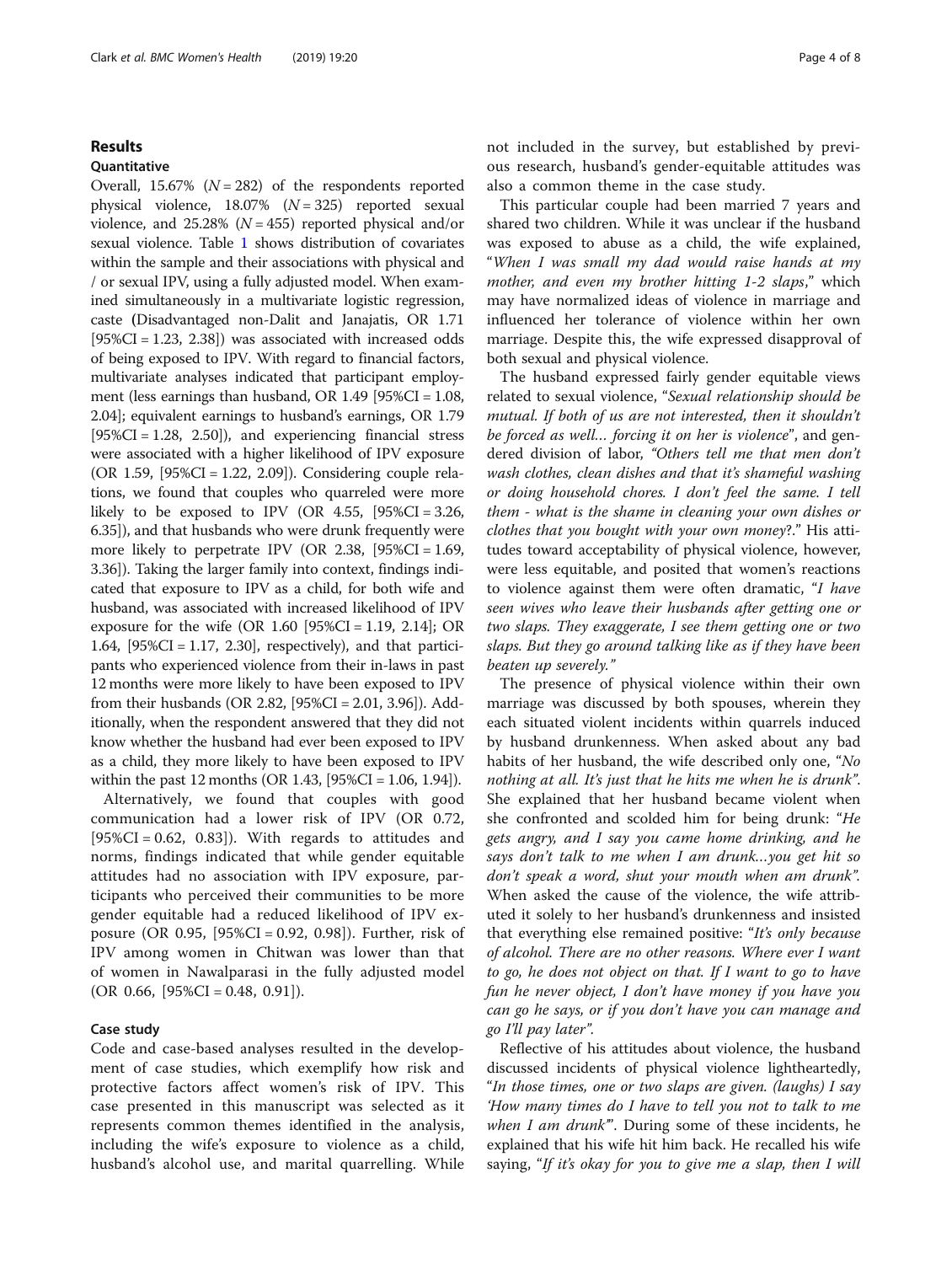<span id="page-4-0"></span>Table 1 Sociodemographic Characteristics of the Sample and Bivariate and Multivariate Association with Physical and / or Sexual IPV  $(N = 1800)$ 

|                                                   | Distribution |       | Multivariate |              |
|---------------------------------------------------|--------------|-------|--------------|--------------|
|                                                   | No.          | $\%$  | <b>OR</b>    | 95%CI        |
| Caste                                             |              |       |              |              |
| Uppercaste and relatively advantaged Janajatis    | 833          | 46.36 | <b>REF</b>   |              |
| Disadvantaged non-Dalit and Janajatis             | 812          | 45.19 | $1.71**$     | (1.23, 2.38) |
| Dalit and religious minorities                    | 152          | 8.46  | 1.46         | (0.98, 2.18) |
| Age at Marriage                                   |              |       |              |              |
| < 15                                              | 226          | 12.56 | <b>REF</b>   |              |
| $15 - 17$                                         | 646          | 35.89 | 0.92         | (0.60, 1.41) |
| $18 - 20$                                         | 615          | 34.17 | 0.99         | (0.65, 1.50) |
| $21+$                                             | 313          | 17.39 | 0.81         | (0.49, 1.35) |
| Marriage Type                                     |              |       |              |              |
| Arranged w/consent                                | 1148         | 63.78 | <b>REF</b>   |              |
| Arranged w/o consent                              | 170          | 9.44  | 1.32         | (0.87, 2.01) |
| Love w/fam blessing                               | 185          | 10.28 | 0.91         | (0.57, 1.45) |
| Love w/o fam blessing                             | 297          | 16.5  | 0.79         | (0.56, 1.12) |
| Wife Education                                    | 1.31         | 1.10  | 1.13         | (0.94, 1.34) |
| Husband Education                                 | 1.78         | 1.01  | 0.88         | (0.76, 1.01) |
| Wife Employment                                   |              |       |              |              |
| Unemployed                                        | 941          | 52.28 | <b>REF</b>   |              |
| Earns less than her husband                       | 521          | 28.94 | $1.49*$      | (1.08, 2.04) |
| Earns the same amount as her husband              | 269          | 14.94 | $1.79***$    | (1.28, 2.50) |
| Earns more than her husband                       | 69           | 3.83  | 1.44         | (0.72, 2.87) |
| Income Stress                                     | 806          | 44.88 | $1.59***$    | (1.22, 2.09) |
| Marital Communication (mean/SD)                   | 1.89         | 0.85  | $0.72**$     | (0.62, 0.83) |
| Quarrelling                                       | 1208         | 67.11 | $4.55**$     | (3.26, 6.35) |
| Husband Frequently Drunk                          | 426          | 23.67 | $2.38**$     | (1.69, 3.36) |
| Wife Exposed to IPV As a Child                    | 380          | 21.11 | $1.60**$     | (1.19, 2.14) |
| Husband Exposed to IPV As a Child                 |              |       |              |              |
| No                                                | 1159         | 64.39 | <b>REF</b>   |              |
| Yes                                               | 273          | 15.17 | $1.64***$    | (1.17, 2.30) |
| Don't know                                        | 368          | 20.44 | $1.43*$      | (1.06, 1.94) |
| In-law Violence                                   | 184          | 10.26 | $2.82**$     | (2.01, 3.96) |
| Gender Equitable Attitudes (mean/SD)              | 1.10         | 0.49  | 0.99         | (0.96, 1.02) |
| Gender Equitable Normative Expectations (mean/SD) | 1.03         | 0.54  | $0.95**$     | (0.92, 0.98) |
| District                                          |              |       |              |              |
| Nawalparasi                                       | 600          | 33.33 | <b>REF</b>   |              |
| Chitwan                                           | 600          | 33.33 | $0.66*$      | (0.48, 0.91) |
| Kapilvastu                                        | 600          | 33.33 | 0.98         | (0.66, 1.44) |

Values in bold indicate significant results: \*P < 0.05; \*\*P < 0.01

slap you too … It's not just you who has hands, I have too". He then further explained that there were limitations to these instances, "When I am very angry, my wife doesn't raise her hand". The wife explained she had begun trying to avoid violence when her husband was drunk: "Now I won't speak [about] how much he drinks or comes late at home…even if I want to, I won't… I will keep my mouth shut". Due to this, the physical violence had decreased; however, intimidation and drunken threats of violence had persisted, which instilled fear in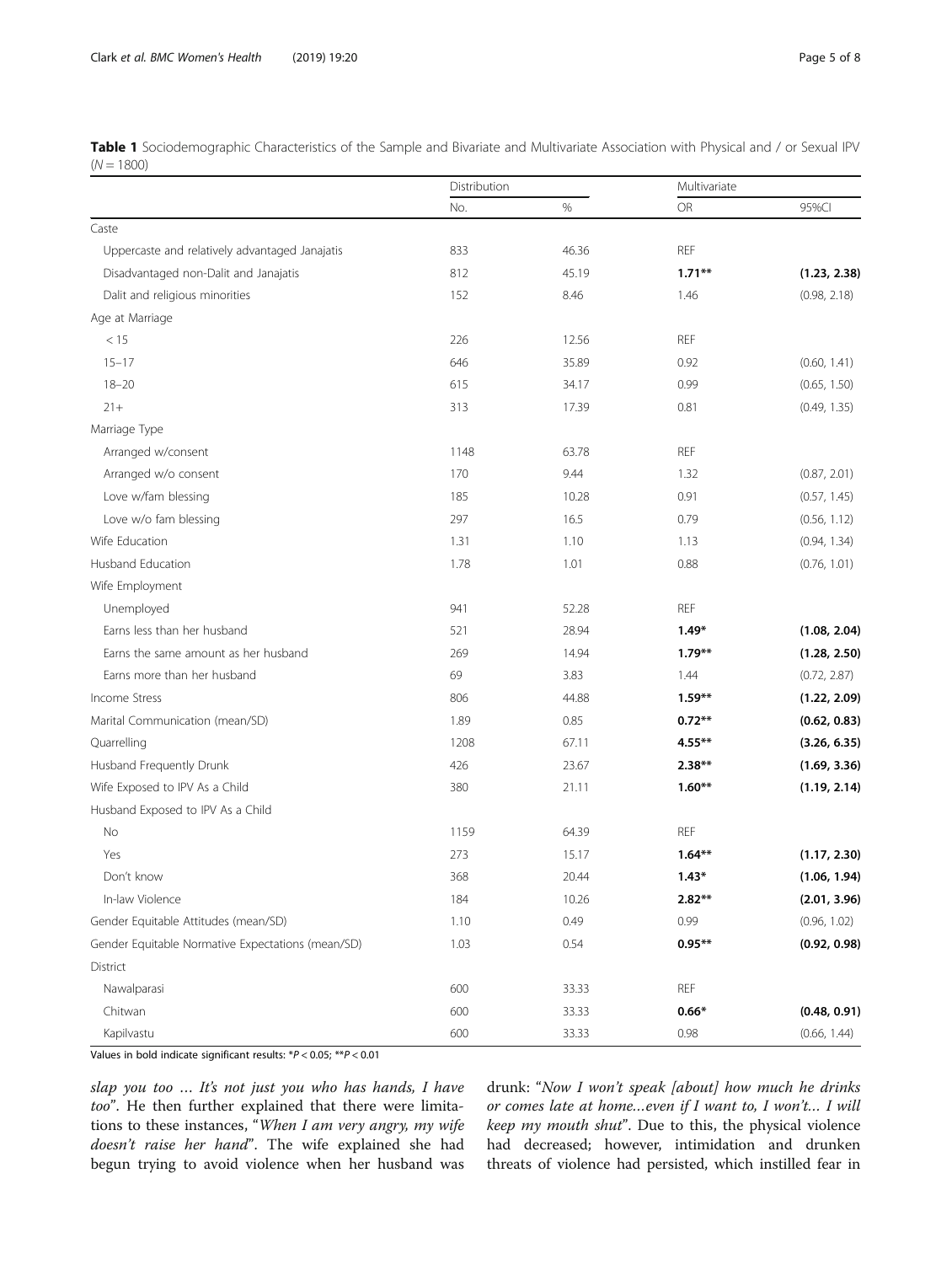the wife, "[He] does show me fear. I'll hit you he says, and obviously I get scared by that".

Several factors, such as fairly frequent communication between the couple and the wife's empowerment to leave the house whenever she wanted, may have been protective within this marriage. However, the interplay between wife's exposure to violence, husband's attitudes related to the acceptability of violence and alcohol-related quarrelling increased the risk for perpetration and victimization of IPV, including retaliatory violence on the part of the wife.

## **Discussion**

Approximately one quarter of women in our sample reported exposure to physical and / or sexual IPV in the past 12 months, which is approximately the same as the proportion of ever-married women reporting lifetime physical, sexual, and / or emotional violence in the 2016 Nepal DHS [\[18](#page-7-0)]. This suggests that lifetime estimates of IPV (including emotional IPV, which we did not measure) may be higher in our population, despite using similar items to assess IPV. This may be related to the fact that VDCs were selected by our implementing partner, so project activities could be occurring in areas with a demonstrated need for IPV interventions. It is also possible that women in the sample felt more comfortable disclosing IPV because of the established relationship with Vijaya Development Resource Center.

In line with current literature in Nepal and elsewhere, poverty and financial stress in our sample were significantly associated with past-year exposure to IPV [\[17](#page-7-0), [19](#page-7-0), [23,](#page-7-0) [40\]](#page-7-0). Also observed in prior research [\[18](#page-7-0), [23](#page-7-0)–[28](#page-7-0)], poor communication, alcohol abuse, quarrelling and childhood exposure to IPV were robustly associated with IPV risk, highlighting features of individual and relational behavior that are fundamental to the prevention of IPV. Sociodemographic characteristics, on the other hand, were among the least robust correlates of IPV in this study, despite being among the most studied correlates of IPV [\[41\]](#page-7-0). A notable exception was women's employment, which was significant regardless of whether a wife earned less than or equal to her husband. The subsample of women who earned more than their husbands was too small to establish significance. Around the world, men are taught from an early age they are supposed to be the primary breadwinners in the family [\[30](#page-7-0)]. When men cannot provide for their families due to unemployment or poverty, they may use violence to reassert their position of power. For this same reason, caste-based systems are a contributory factor for risk of IPV as lower caste/ethnicity predisposes individuals to limited opportunities for socioeconomic advancement [[42\]](#page-7-0), which may potentially explain the lack of education's significance in the fully adjusted model, as caste and socioeconomic status are interlinked. The problem is compounded for low caste women who face the double burden of gender and caste discrimination [\[43](#page-7-0)]. While several other sociodemographic factors were associated with IPV in bivariate models, most did not retain significance in a final model.

Finally, a measure of community gender norms was also a strong correlate of women's risk of IPV, in alignment with a growing body of literature which is beginning to quantify this important relationship [\[33,](#page-7-0) [44,](#page-7-0) [45](#page-7-0)] and inform prevention interventions specifically targeting social norms. The link between individual attitudes and broader social norms is complex and worthy of further study. In this particular study, women's individual attitudes toward gender equity and the acceptability of IPV were not robust correlates of women's risk of IPV. However, in prior research in Nepal, measures of women's attitudes have shown to be poorer predictors of IPV than men's attitudes, [\[46,](#page-7-0) [47](#page-7-0)] which were not examined in this study.

The case profile exemplified and contextualized several risk and protective factors identified in previous research and through this study. Aligned with previous research, the wife's exposure to IPV as a child may have increased her susceptibility to IPV [\[17](#page-7-0), [21](#page-7-0), [22](#page-7-0)], and although she expressed disapproval of IPV, violence in her own marriage was tolerated. Despite holding other gender equitable beliefs, the husband expressed blatant acceptability of VAWG, thus increasing risk for IPV perpetration [[47](#page-7-0)]. Such attitudes reflect broader social norms related to acceptability of VAWG, which increases risk for women and girls in Nepal [[17](#page-7-0)], and also highlights the potential disconnect between expressed beliefs and broader social context. While certainly not the sole cause of marital IPV, husband drunkenness contributed to marital quarrelling and husband aggression, aligning with the previously established association between alcohol use and IPV perpetration [[17](#page-7-0)]. Based on these findings alone, one cannot argue causality with any certainty, but these findings largely reinforce existing research on the influence of IPV risk and protective factors, along the social ecological framework.

These results support ongoing efforts in Nepal to both better respond to and prevent IPV. In recent years, the Nepali government has taken numerous measure to improve laws related to VAWG and increase secondary and tertiary prevention for survivors [\[17](#page-7-0)]. For example, the 2010 National Action Plan Against Gender-Based Violence established an integrated approach to serving survivors and includes a focus on early detection, appropriate referrals and follow-up, and women and children's legal empowerment [[48\]](#page-7-0). Preliminary research identified several promising components of this initiative, including continuing support for survivors, accompaniment to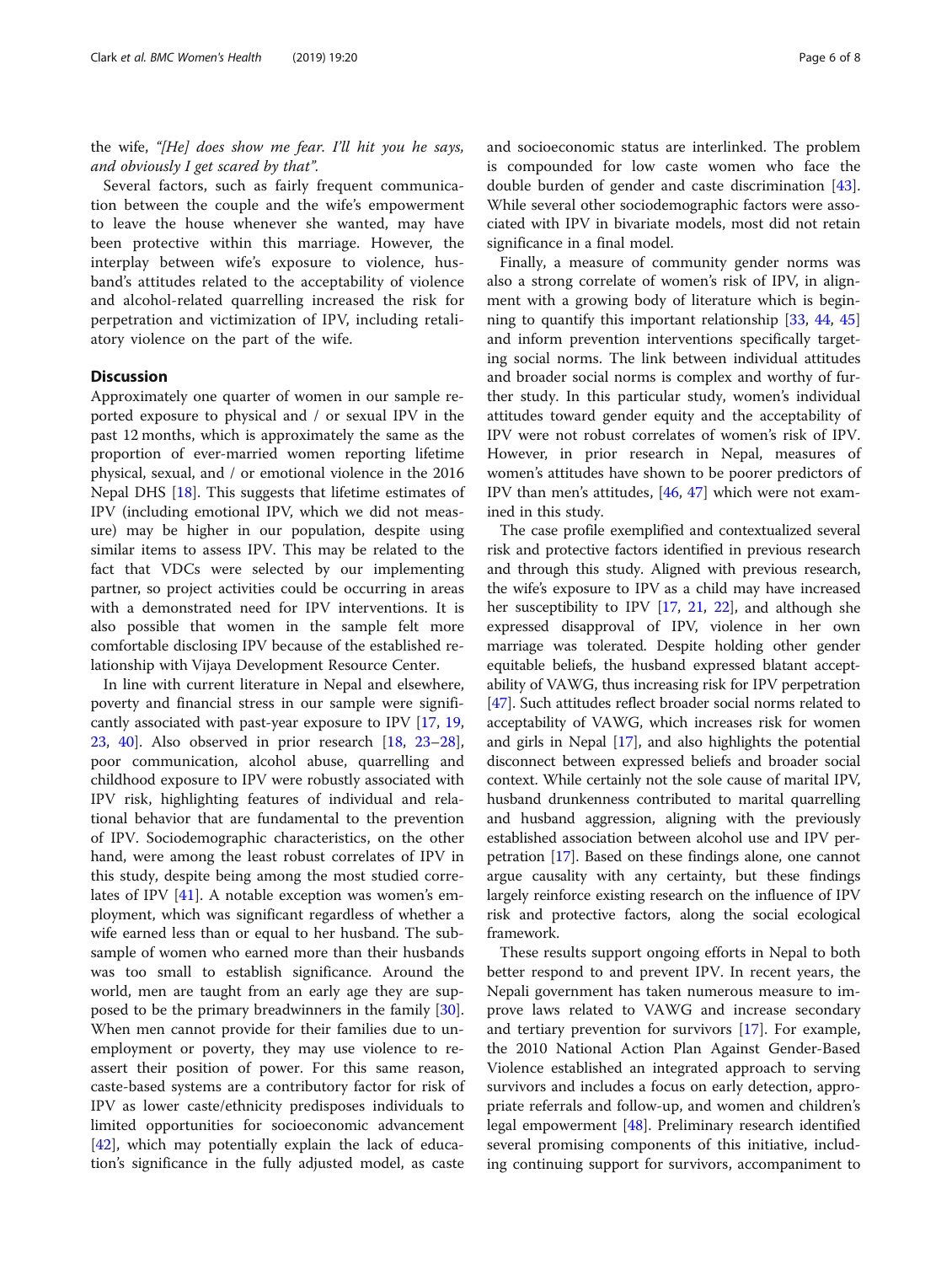<span id="page-6-0"></span>legal system processes, and one stop crisis management centers [[18](#page-7-0), [49\]](#page-7-0). While these initiatives are a step in the right direction, the strength and enforcement of these laws and initiatives remains underdeveloped [\[50\]](#page-7-0). Further, these initiatives must be accompanied by stronger emphasis on the prevention of child maltreatment to stop the intergenerational transmission of abuse identified in this and many other prior studies, and need to more explicitly address the social norms that drive VAWG [[17\]](#page-7-0), which are inculcated early through the family [[51\]](#page-7-0) and reinforced throughout the life-course.

## Limitations

The study was fielded in only three districts in Nepal, suggesting that it may be too population-specific to be generalizable to Nepal as a whole. As has been demonstrated in other contexts, IPV is often underreported as women may fear retribution from husbands and in-laws or wish to avoid social embarrassment [[17](#page-7-0), [52\]](#page-7-0). Therefore, the prevalence estimate reported may underestimate the true prevalence of IPV. Finally, the study is cross-sectional and therefore temporality cannot be established and causality should not be inferred.

## Conclusion

This manuscript aimed to explore the main risk factors that affect the prevalence of IPV in Nepal. Through a mixed methods analysis, we identified a number of modifiable characteristics of individuals, relationships, and the broader society worthy of sustained action to prevent IPV. While the body of evidence on what works to prevent IPV is still growing, Nepal-based interventions are being tested [[35](#page-7-0)] which if successful, will augment the prevention and response efforts already well-underway in the country.

#### Abbreviations

CIs: Confidence intervals; GBV: Gender-based violence; GEM: Gender-Equitable Men Scale; IPV: Intimate partner violence; LDGs: Listening and discussion groups; ORs: Odds ratios; PVNS: Partner Violence Norms Scale; SBCC: Social behavior change communication; SDG: Sustainable Development Goal; VAWG: Violence against women and girls

#### Acknowledgements

Not applicable.

#### Funding

Funding: This manuscript has been funded by a grant (#P06254) from UK aid from the UK government, via the What Works to Prevent Violence Against Women and Girls? Global Programme [\(www.whatworks.co.za](http://www.whatworks.co.za)). The funds were managed by the South African Medical Research Council. The views expressed do not necessarily reflect the UK government's official policies.

#### Availability of data and materials

The datasets used and/or analyzed during the current study will be publically available approximately August, 2019. The exact repository is not known at the date of manuscript submission. Please contact the corresponding author for data location.

#### Authors' contributions

CJC, GF, BS, and PS designed the study. CJC worked on the main manuscript and Tables. SC performed preliminary quantitative analyses of survey data. BB ran additional quantitative analyses. SM performed qualitative analyses of the interview transcripts. BB, and IB edited the introduction, methods, results, and discussion and helped prepare the manuscript for submission. All authors read and approved the final manuscript.

#### Ethics approval and consent to participate

Emory University and the Nepal National Health Research Council (NHRC) have given Institutional Review Board (IRB) approval. Permission was also received from the District Development Committees representing Nawalparasi, Kapilvastu and Chitwan. All participants provided written informed consent.

#### Consent for publication

Not applicable.

#### Competing interests

The authors declare that they have no competing interests.

#### Publisher's Note

Springer Nature remains neutral with regard to jurisdictional claims in published maps and institutional affiliations.

#### Author details

<sup>1</sup>Hubert Department of Global Health, Rollins School of Public Health, Emory University, 1518 Clifton Road, NE, Atlanta, GA 30322, USA. <sup>2</sup>Equal Access International, 1212 Market Street, Suite 200, San Francisco, CA 94102, USA.

### Received: 13 September 2018 Accepted: 11 January 2019 Published online: 28 January 2019

#### References

- 1. World Health Organization. Global and regional estimates of violence against women: prevalence and health effects of intimate partner violence and non-partner sexual violence. Geneva: World Health Organization; 2013.
- 2. Beydoun HA, Beydoun MA, Kaufman JS, Lo B, Zonderman AB. Intimate partner violence against adult women and its association with major depressive disorder, depressive symptoms and postpartum depression: a systematic review and meta-analysis. Soc Sci Med. 2012;75(6):959–75.
- 3. Stewart DE, Vigod S, Riazantseva E. New developments in intimate partner violence and Management of its Mental Health Sequelae. Curr Psychiatry Rep. 2016;18(1):4.
- 4. McLaughlin J, O'Carroll RE, O'Connor RC. Intimate partner abuse and suicidality: a systematic review. Clin Psychol Rev. 2012;32(8):677–89.
- 5. Devries KM, Mak JY, Bacchus LJ, Child JC, Falder G, Petzold M, et al. Intimate partner violence and incident depressive symptoms and suicide attempts: a systematic review of longitudinal studies. PLoS Med. 2013;10(5):e1001439.
- 6. Devries KM, Child JC, Bacchus LJ, Mak J, Falder G, Graham K, et al. Intimate partner violence victimization and alcohol consumption in women: a systematic review and meta-analysis. Addiction. 2014;109(3):379–91.
- 7. Dillon G, Hussain R, Loxton D, Rahman S. Mental and physical health and intimate partner violence against women: a review of the literature. Int J Family Med. 2013;2013:313909.
- 8. Clark CJ, Everson-Rose SA, Alonso A, Spencer RA, Brady SS, Resnick MD, et al. Effect of partner violence in adolescence and young adulthood on blood pressure and incident hypertension. PLoS One. 2014;9(3):e92204.
- 9. Mason SM, Wright RJ, Hibert EN, Spiegelman D, Forman JP, Rich-Edwards JW. Intimate partner violence and incidence of hypertension in women. Ann Epidemiol. 2012;22(8):562–7.
- 10. Mason SM, Wright RJ, Hibert EN, Spiegelman D, Jun HJ, Hu FB, et al. Intimate partner violence and incidence of type 2 diabetes in women. Diabetes Care. 2013;36(5):1159–65.
- 11. Crane CA, Hawes SW, Weinberger AH. Intimate partner violence victimization and cigarette smoking: a meta-analytic review. Trauma Violence Abuse. 2013;14(4):305–15.
- 12. Duvvury N, Callan A, Carney P, Raghavendra S. Intimate partner violence: economic costs and implications for growth and development. Washington, DC: World Bank; 2013. Contract No.: 82532.